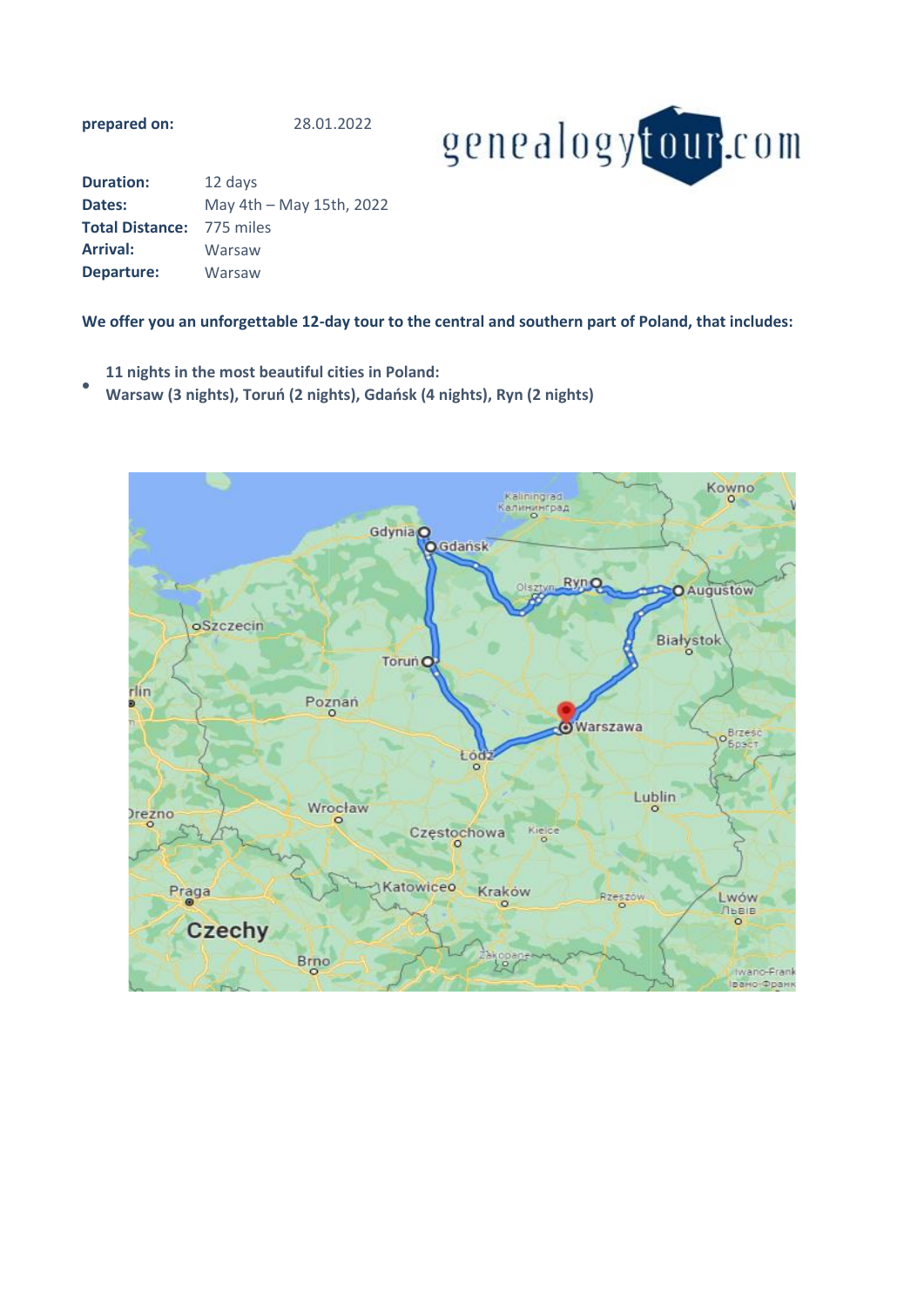#### **DAY 1 May 4, 2022 Wednesday**

• Welcome to Warsaw, Poland!

After our meeting at the airport and checking into a hotel we invite you for a walk around the Old Town of Warsaw. The center of the city was destroyed in nearly 85% during WW2 but was carefully rebuilt and it is now a UNESCO World Heritage Site. We walk along the elegant street of Krakowskie Przedmieście.

In the evening, we invite you for a welcome dinner with lots of traditional Polish food.

**Overnight:** Warsaw, 3\* or 4\* hotel in the center of the city.

### **DAY 2 May 5, 2022 Thursday**

• Today we continue exploring the Old Town of Warsaw and start with the Royal Castle which was first built there in the 14th century. Starting from the 1500s, during the reign of Sigismund III Vasa, it became a royal residence. Destroyed almost completely, at the end of WW2, it was reopened in 1984.

We spend the rest of afternoon in the largest park in Warsaw that occupies 76 hectares and is called Łazienki (literally: Baths).



# **Overnight:** Warsaw, 3\* or 4\* hotel in the center of the city.

| DAY <sub>3</sub> | May 6, 2022 | Friday |
|------------------|-------------|--------|
|                  |             |        |

• We start the day by visiting The Warsaw Rising Museum - a tribute to those who fought and died for the freedom of Poland and its capital in 1944. Thanks to over 800 exhibition items, approximately 1500 photographs, films and recordings, we can feel the struggle of everyday life during the uprising, and the horror of occupation. For lunch, we invite you to Łódź – the third most populous Polish city. We take a walk along the Piotrkowska Street – one of the longest commercial thoroughfares in Europe. Afterwards, we drive to Toruń for overnight.



**Overnight:** Toruń, 3\* or 4\* hotel in the center of the city.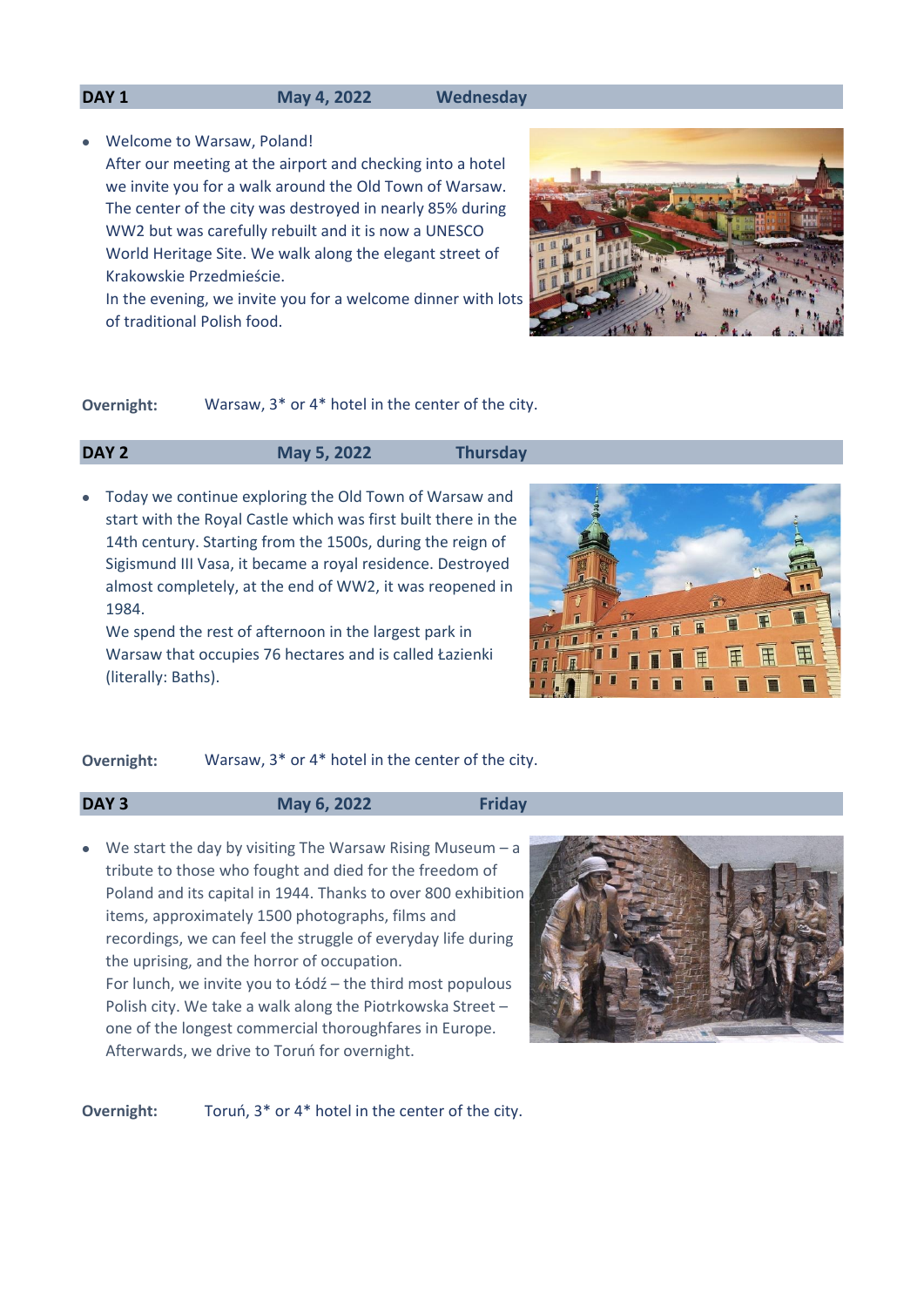### **DAY 4 May 7, 2022 Saturday**

• We spend the entire day in Toruń (German: Thorn) known mostly as the birthplace of Nicolaus Copernicus and the bestpreserved Polish medieval town. It was built in the 13th century as a headquarter base for the conquest and evangelization of Prussia. The Old Town impresses with its buildings from the 14th and 15th centuries including the House of Copernicus. It is also one of UNESCO World Heritage Sites in Poland. If you have a sweet tooth you have to taste Toruń famous gingerbread.



#### Toruń, 3\* or 4\* hotel in the center of the city. **Overnight:**

### **DAY 5 May 8, 2022 Sunday**

• After breakfast, we check out and head to Malbork. We visit there the medieval castle of the Teutonic Order – the most complete and elaborate example of a Gothic brick building from the 13th century and the largest castle in the world measured by land area. It was built in the 14th century by German Teutonic Knights who carried out crusades against the pagans on the Baltic coast. Late afternoon we get to Gdańsk where you can enjoy the evening having a walk around the Main City.



### **Overnight:** Gdańsk, 3\* or 4\* hotel in the center of the city.

**DAY 6 May 9, 2022 Monday**

• Today, we continue discovering the most surprising city by the Baltic Sea as Gdańsk is often described. Destroyed during WWII, today it is a colorful place that's becoming increasingly popular among tourists. We walk along the 'Long Street' called also the 'Royal Way' where the Teutonic knights and Polish kings used to promenade. Over the centuries Gdansk was a strategic port on the Baltic shore and one of the richest cities in Europe, its monuments such as the Artus Court, the Golden Gate or Neptune's Fountain, cathedral are a testament to it.



**Overnight:** Gdańsk, 3\* or 4\* hotel in the center of the city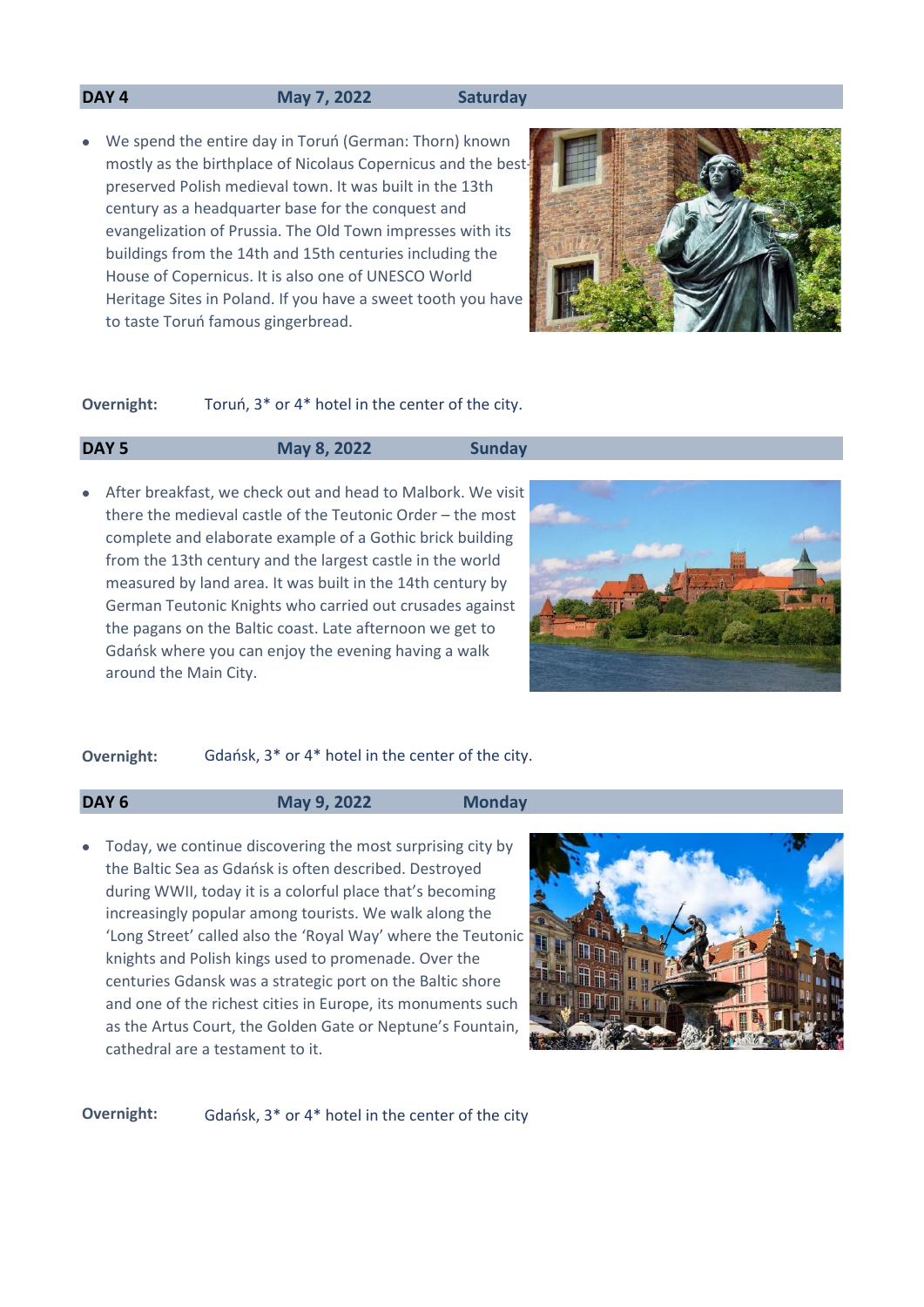#### **DAY 7 May 10, 2022 Tuesday**

• In the morning, we drive to the Westerplatte peninsula which is the most famous for the Battle of Westerplatte, the first clash between Polish and German forces during the Invasion of Poland in 1939. This was the start of the war! You can see there the ruins of the guardhouses, defenders' barracks and a Monument of the Coast Defenders. On the way back to Gdańsk we stop at the European Solidarity Centre. A museum whose mission is to promote the message of the Solidarity movement and the opposition to communism.



# **Overnight:** Gdańsk, 3\* or 4\* hotel in the center of the city

### **DAY 8 May 11, 2022 Wednesday**

Today, we visit the Emigration Museum in Gdynia. For hundreds of years, people moved from here to different parts of the world for a better life, freedom, and stability.

• More than 20 million people of Polish descent live outside Poland's borders. This exceptional museum depicts that phenomenon in Polish history, telling amazing stories about their journey and a new life after emigration. In the afternoon we spend a while in the Sopot resort. After

a smooth walk on the longest wooden pier in Europe, we go back to Gdansk.



# **Overnight:** Gdańsk, 3\* or 4\* hotel in the center of the city

# **DAY 9 & 10 May 12 & 13, 2022 Thursday & Friday**

• We head towards the Masurian lakes region. On the way, we stretch our feet in Olsztyn a major city in Warminsko – Mazurskie province. We overnight in a real castle and next day we start with sightseeing of Wolf's Lair – one of Adolf Hitler's military headquarters, known of the assassination attempt against him in 1944. Later we visit Suwałki located near the borders with Lithuania. Then we drive south to Augustów to join the canal cruise and admire the beauty of the nature of Rospuda Valley (the order of activities might change depending on the weather).



**Overnight:** Ryn, 4\* hotel located in a castle; Augustów, 3\* hotel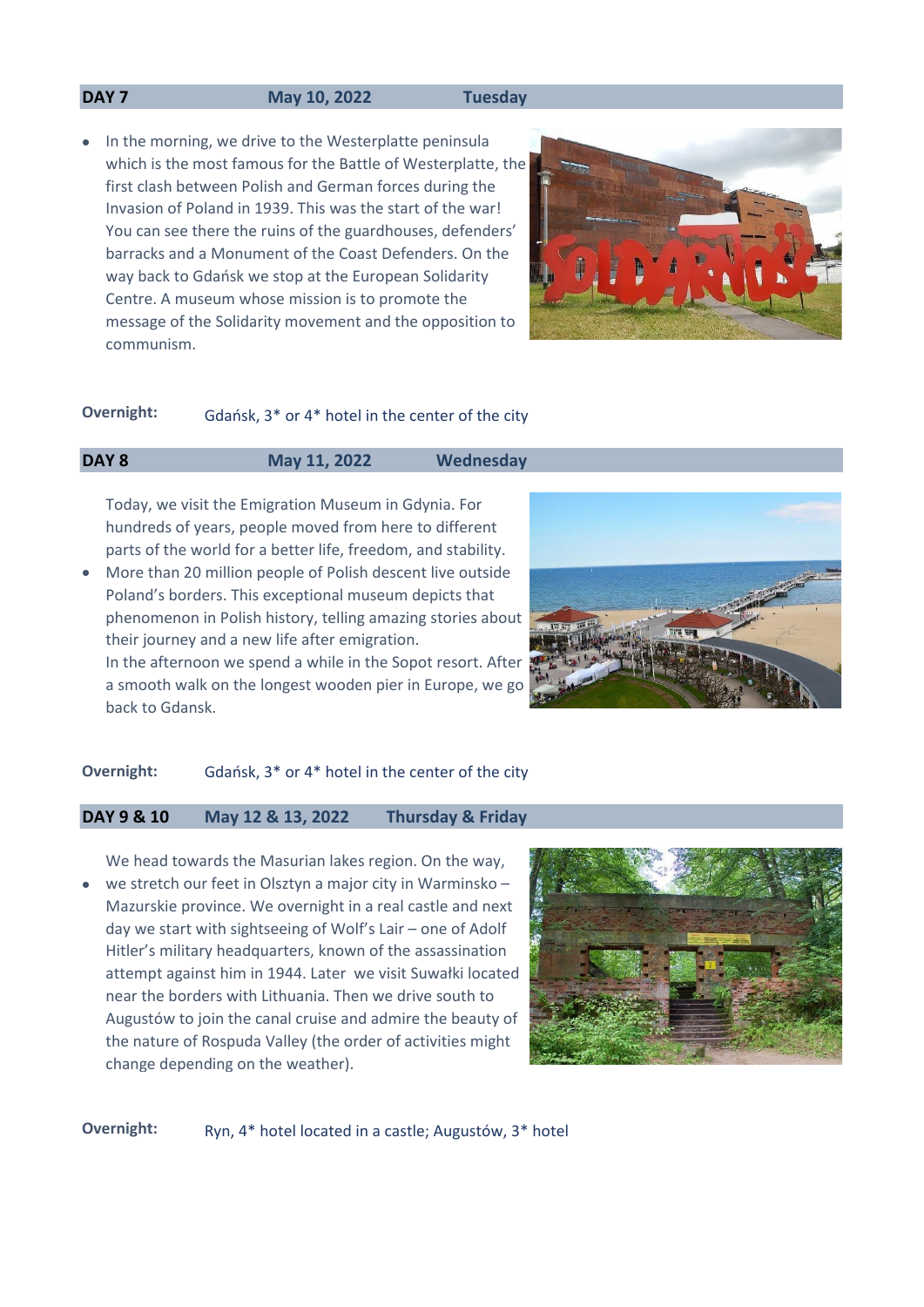### **DAY 11 May 14, 2022 Saturday**

• Before heading south to our last night in Warsaw, there is another important place one needs to visit. It is Białystok the tenth-largest city in Poland but also the fifth-most forested city in the country. It is also known as the birthplace of Ludwik Zamenhof, a founder of the Esperanto language. We are going to see the old town and splendid Branicki Palace, which also known as the "Polish Versailles". It is one of the best-preserved magnate residences in Poland.



# **Overnight:** Warsaw, 3\* or 4\* hotel in the center of the city.

# **DAY 12 May 15, 2022 Sunday**

• group tour started. The last glance at the capital city of Final day in Warsaw. We get back to the city where our Poland, free time, shopping and relaxing before departure. For those interested in visiting their ancestral hometowns a customized itinerary will be prepared and the tour will continue..